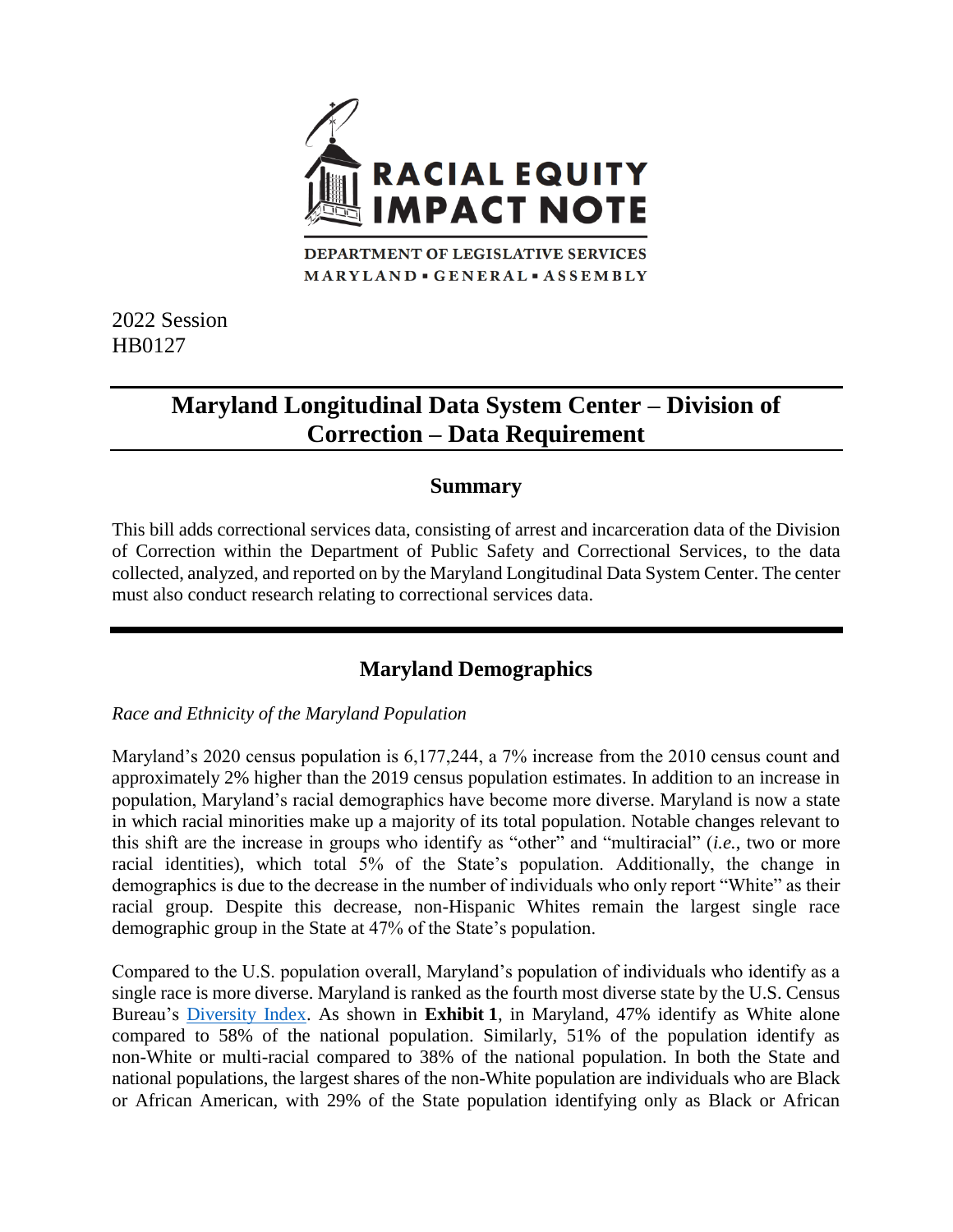American and another 2.5% identifying as Black in combination with some other race. Maryland's Asian population is 7%, which is slightly higher than the Asian share of the national population of 6%. The State's overall population by ethnicity, however, is slightly less diverse than the U.S. population; 12% of the State's population identified as Hispanic or Latino compared to 19% of the U.S. population.



Source: U.S. Census Bureau, 2020 Census Redistricting Data (Public Law 94-171), Table ID P2, HISPANIC OR LATINO, AND NOT HISPANIC OR LATINO BY RACE

#### **Racial Equity Impact Statement**

Data sharing to inform decision making is a common practice at every level of government. Many governmental entities, such as Montgomery County, engage in data sharing to assess racial disparities throughout their institutions and agencies.

Racial disparities are widely seen across various agencies in the State, notably in the Department of Public Safety and Correctional Services (DPSCS). The most recent available inmate characteristics report (2018) indicates that Blacks make up over 70% of the inmate population in Maryland, which far exceeds their proportion of the State population (29%). These disparities reflect the over-representation of communities of color on indicators that suggest disparate impacts in a number of areas, including education, criminal and juvenile justice, health care, and economic development.